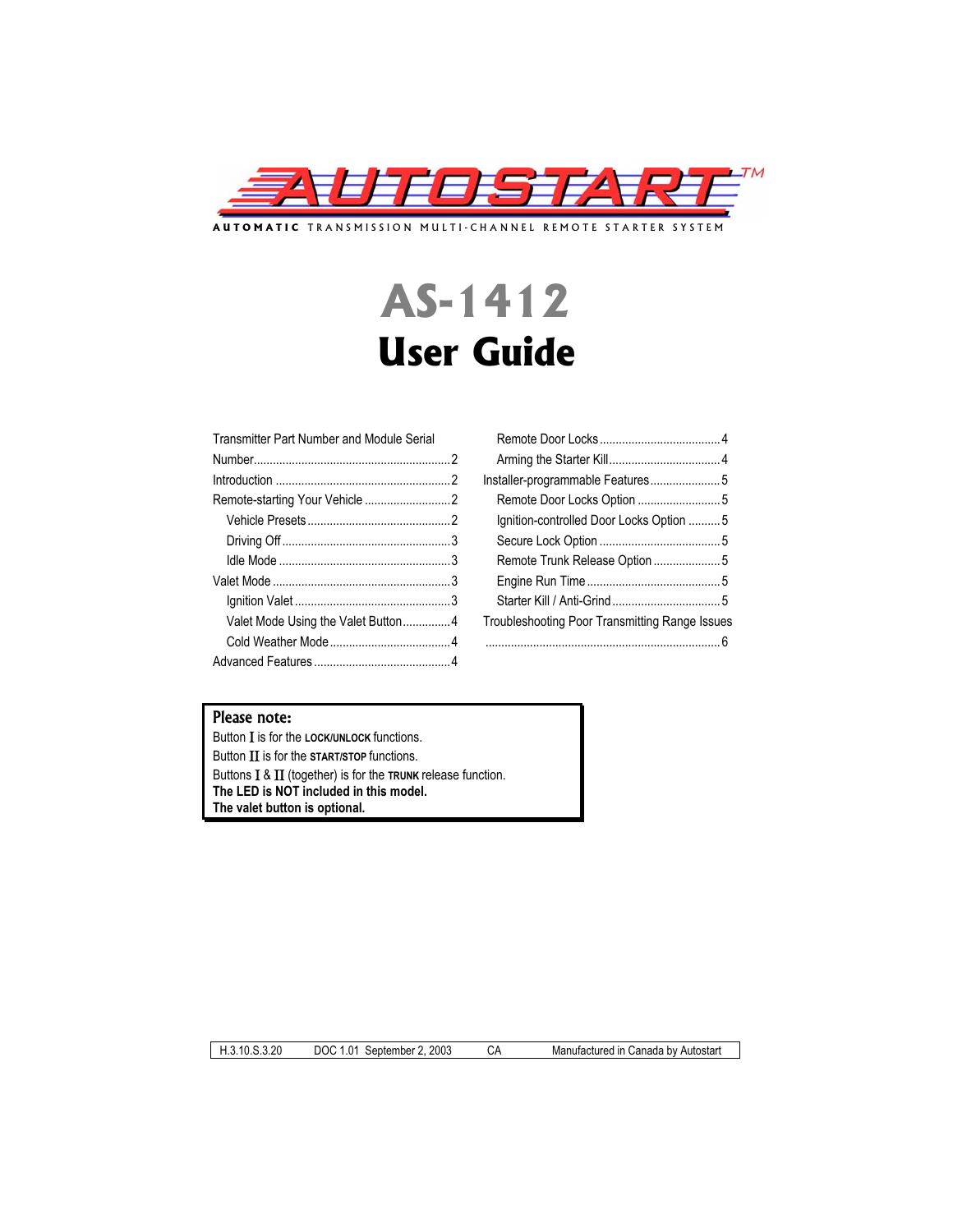## **Transmitter Part Number and Module Serial Number**

| You will find in the boxes below information concerning your<br>Transmitter and your Module.                                                                                       |  |
|------------------------------------------------------------------------------------------------------------------------------------------------------------------------------------|--|
| We have entered the Transmitter Part Number. Should you need to<br>order a new Transmitter, you will need to provide us with the<br>Transmitter Part Number that is printed below. |  |
| The second section is to contain the Module's Serial Number. Please<br>make sure the installer has taken the time to enter your Module Serial<br>Number within that box.           |  |
| Thank You.                                                                                                                                                                         |  |
|                                                                                                                                                                                    |  |
| Transmitter Part Number:                                                                                                                                                           |  |
|                                                                                                                                                                                    |  |

**The installer is to write in the boxes below the Module's serial number and the location of the Valet Switch (***If the valet switch is installed***).**

| Module Serial Number:                        |  |
|----------------------------------------------|--|
|                                              |  |
| Your Valet Switch is located (if installed): |  |
|                                              |  |

#### **Introduction**

This Module is a state-of-the-art remote car starter system. With many advanced function, this product will satisfy any one of the user's expectations from high-end commodity systems, without neglecting the standard features commonly offered by entry-level starters.

#### **Remote-starting Your Vehicle**

Press the II button for approx. 1 second. The parking lights will come on, informing you that the unit has received your signal. Approx. 5 seconds later, the engine will start. The parking lights will remain **ON** during the pre-programmed run time.

If the vehicle doesn't start the first time, the system will shut down, wait a few seconds, and try to start the engine again. It will try to start the engine 3 times before giving up.

## Vehicle Presets

## **Heater and Heated Seat**

When leaving the vehicle it is recommended to preset the accessory controls in preparation for the next remote start. Settings for the blower motor (fan), front and rear, as well as heated seats (if equipped) should not be left on **HIGH.** It is recommended to leave the settings on **LOW** or **MEDIUM** instead.

#### **Windshield Wipers, Radio and Headlights**

Certain vehicles require the radio and  $\overline{\ }$  or windshield wiper and  $\overline{\ }$  or headlight circuits to become energized while running under remote start. When leaving the vehicle you must

**P. 2** User Guide **AS-1412**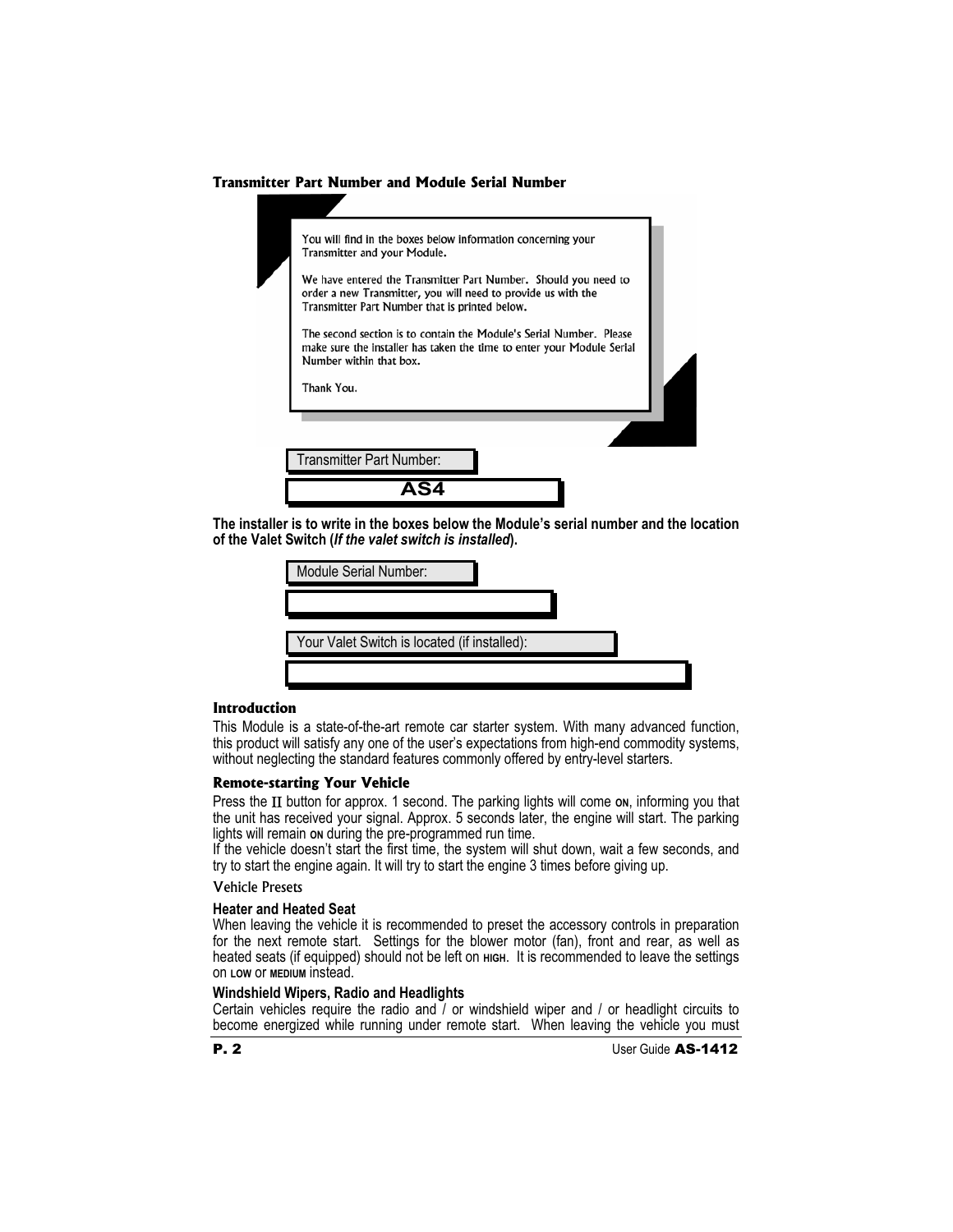ensure that the windshield wiper and headlight switches are **OFF**. Leaving the headlight switch on on certain types of vehicles could cause them to remain on even after the remote starter shuts down, resulting in a dead battery.

#### Driving Off

With the vehicle running under remote control, press button I to **DISARM** the module and to **UNLOCK** the doors (if installed). Enter the vehicle and do the following:

- x Turn the ignition key to the **IGNITION ON (RUN)** position.
- Press the brakes to disengage the remote starter unit.

You are now ready to drive off.

**Caution:** do **not** turn the key to the **CRANK** position with the engine running. This will cause the starter motor to re-engage, unless your vehicle is equipped with the Start Kill / Anti-Grind Feature (Optional).

#### Idle Mode

This feature allows the user to engage the remote starter to take over the vehicle while it is already running with the key in the **IGNITION** switch. The vehicle will keep running for the preprogrammed run time, or until it is shut down by remote.

**Caution:** Do not leave children or pets unattended in a car running in Idle Mode.

## **To activate Idle Mode:**

To enable Idle Mode, press and hold buttons  $I$  or  $II$  on your remote transmitter while the engine is running.

**Note:** When enabling Idle Mode, pressing button **I** will automatically unlock the doors.

The parking lights will come **ON**. Remove the key, exit the vehicle and lock the doors (if desired). The engine will continue running and will turn itself **OFF** when the pre-programmed run time expires.

## **Valet Mode**

## Ignition Valet

The system can be placed in Valet Mode to disable the remote starting capabilities. If the vehicle needs to be serviced, or if you park it indoors, Valet Mode will prevent the engine from being accidentally started by remote control.

## **To ENTER Valet Mode**

- 1. With the key in the Ignition switch, turn the key to the **ON (RUN/IGNITION)** and then **OFF** positions 5 times within 10 seconds.
- 2. The Parking Light will flash 3 times indicating the Module is now in Valet Mode. The LED will turn **ON** solid.

## **To EXIT Valet Mode**

- 1. With the key in the Ignition switch, turn the key to the **ON (RUN/IGNITION)** and then **OFF** positions 5 times within 10 seconds.
- 2. The Parking Light will flash twice indicating the Module is now out of Valet Mode. The LED will turn **OFF**.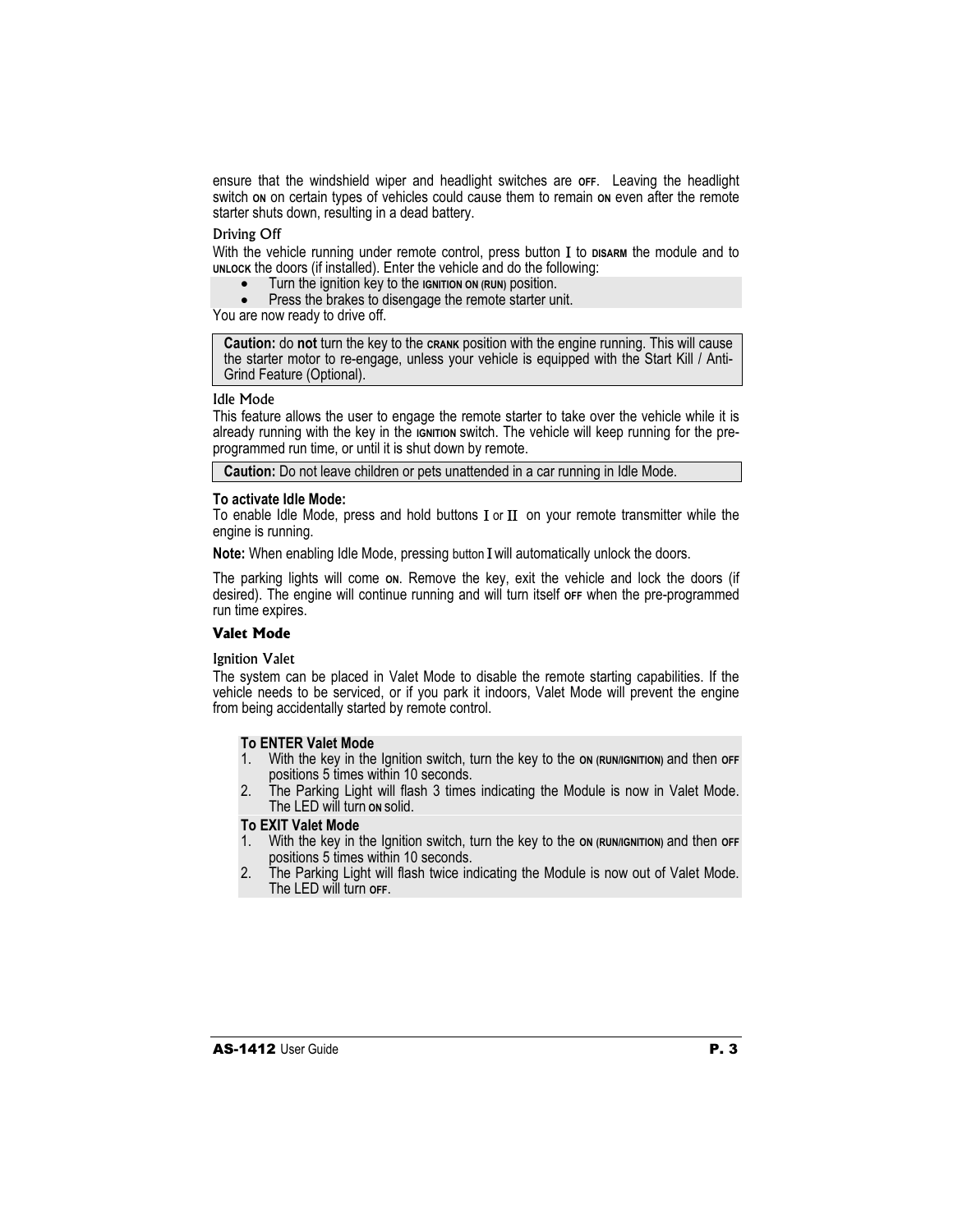Valet Mode Using the Valet Button

*(Available only of the plug-in Valet switch is installed)* 

**To put the system** *into* **Valet Mode:** 

- 1. Turn the key to the **IGNITION ON (RUN)** position.
- 2. Press (for at least 1 second) and release the Valet Button. The L.E.D. will come **ON**.

# **To take the system** *out of* **Valet Mode:**

- 1. Turn the key to the **IGNITION ON (RUN)** position.
- 2. Press (for at least 1 second) and release the Valet Button. The L.E.D. will go **OUT**.

The Valet button can only be used if the vehicle keys are in the **IGNITION ON (RUN)** position.

# Cold Weather Mode

When Cold Weather Mode is active, the engine starts every 2 hours and runs for 4 minutes (or for 20 minutes with Diesel engines); the routine goes on for a period of 24 hours.

# **To** *enter* **Cold Weather Mode:**

Press and hold button  $\Pi$  until the parking lights flash 3 times.

# **To** *exit* **Cold Weather Mode, do any one of the following:**

- Open the hood.
- Start the engine using the remote control.
- x Turn the ignition key to the **IGNITION ON (RUN)** position.
- Press and hold button  $II$  for 3 seconds
- (until the parking Lights flash once)
- Set the vehicle to Valet Mode.

# **Advanced Features**

# Remote Door Locks

If your system was installed with the Remote Door Locks option, you will have the convenience of remote keyless entry.

# **To LOCK your doors and ARM the Starter Kill:**

- 
- 1. Press and hold button  $\overline{I}$  for approx. 1 sec.<br>2. The parking lights will flash once and the 2. The parking lights will flash once and the L.E.D. will flash slowly to confirm that the doors have been locked and that the Starter Kill feature is enabled if it was installed.

# **To UNLOCK your doors and DISARM the Starter Kill:**

- 1. Press and hold button  $I$  for approx. 1 sec.<br>2. The parking lights will flash twice and the
- The parking lights will flash twice and the L.E.D. will go out to confirm that the doors have been unlocked and that the Starter Kill feature is disarmed if it was installed.

**Note:** If installed and configured in Passive Mode at installation, the Starter Kill feature will rearm automatically 60 seconds after the doors are unlocked. For that reason, you may have to unlock your doors a second time if some time elapses before you actually start the engine.

# Arming the Starter Kill

If installed, the Starter Kill can be programmed to arm in Active Mode (will not arm automatically) or in Passive Mode (will arm automatically).

- To disarm the Starter Kill in Active or Passive Mode, press button I on the transmitter. The parking lights will flash twice. (If Remote Door Locks were installed, this will also unlock the doors.) In Passive Mode, the system will automatically rearm 1 or 3 minutes after the doors were unlocked.
- To **arm** the Starter Kill in Active or Passive Mode, press and hold button I on the transmitter. The parking lights will flash once. (If Remote Door Locks were installed, this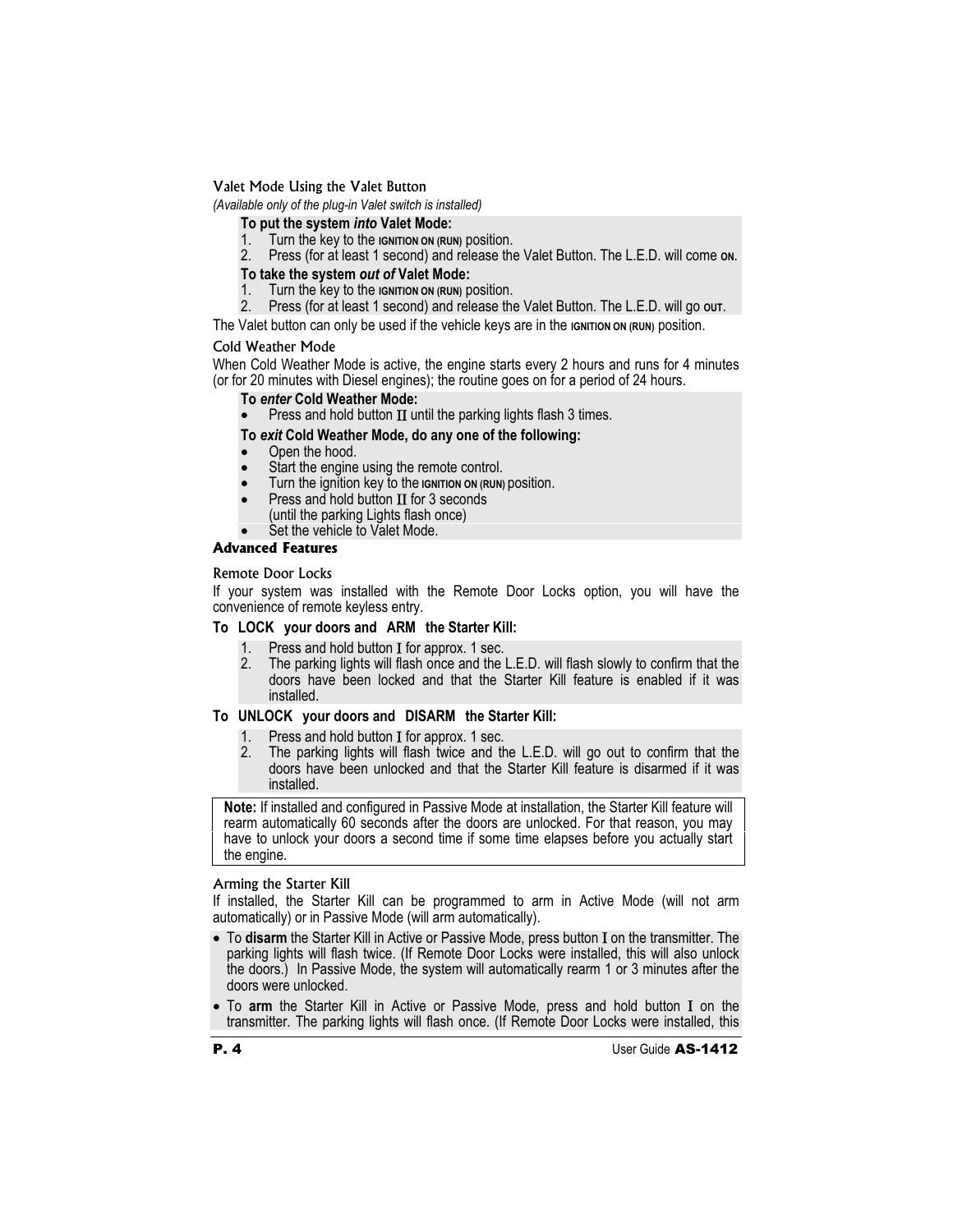will also lock the doors). In Passive Mode, the system will automatically arm 1 or 3 minutes after the engine is shut down.

## **Installer-programmable Features**

The system was designed with flexibility and OEM integration in mind. With its programmable options, this unit can control nearly any electrical system in your vehicle.

**Note:** The programming of these features should be left to a professional. Changing any one of the settings may adversely affect the operation the Module.

The user-selectable options are as follows:

- $\bullet$  Engine run time
- Remote door locks • Ignition-controlled door locks • Idle Mode
	- Starter Kill / Anti-Grind
- $\bullet$  Secure lock • Remote trunk release
- 

#### Remote Door Locks Option

Your Module can be installed with the Remote door Locks option.

#### Ignition-controlled Door Locks Option

This is an added security feature. If your system was installed with the Ignition-controlled Door Locks option, the doors will automatically be locked as soon as the user presses the brakes while the ignition key is in the **IGNITION ON (RUN)** position.

When the key is turned to the Ignition or position, the doors will automatically be unlocked. (Only available if remote Door Lock Option is installed)

#### Secure Lock Option

Before it can remote-start your vehicle, the module must first disarm the factory security system.

The Secure Lock feature may be required on certain vehicle models with factory security systems that automatically unlock the doors when the security system is disarmed.

To keep your vehicle protected when the factory security system is disarmed for a remote start, Secure Lock will relock your doors as soon as the vehicle has started.

Once the engine run cycle ends, Secure Lock will rearm your factory security system.

## Remote Trunk Release Option

If your system was installed with the Remote Trunk Release, you can open your trunk by pressing buttons  $I & II$  simultaneously on the remote transmitter. Vehicles must have an electric **TRUNK** switch or a remote **TRUNK** button on the vehicle's OEM Transmitter for this option to be compatible with the Module.

#### Engine Run Time

(**Gas 15 minutes, Diesel 20 minutes by default**) If you have a gas engine, your system can be programmed to run the engine for  $\overline{4}$ , 15, or 25 minutes (15 minutes by default). If you have a diesel engine, it can be programmed to run the engine for 9, 20, or 30 minutes).

#### Starter Kill / Anti-Grind

This added security feature will immobilize your vehicle when the system is armed (LOCKED). If your Module was installed with the Starter Kill option, you will not be able to start your vehicle with the key unless the system has been disarmed first (UNLOCKED).

The Starter Kill option can be programmed to be ACTIVE (will not arm automatically) or **PASSIVE** (will arm automatically). In **PASSIVE** Mode, your installer can program it to arm automatically in 1 or 3 minutes.

Once the vehicle has been remote started, the Anti-Grind feature prevents the starter motor from re-engaging when the ignition key is accidentally turned to the **CRANK** position.